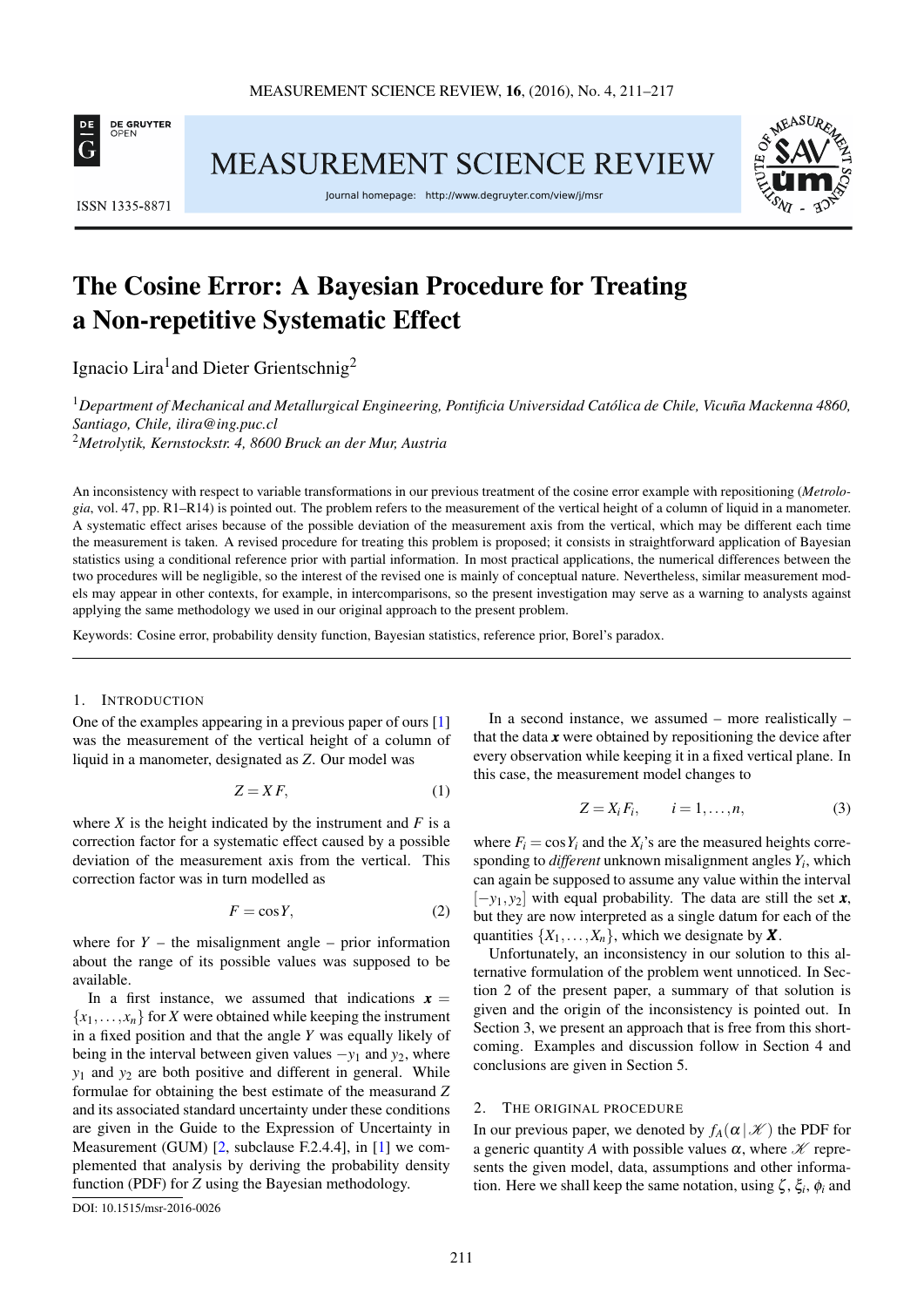$\eta_i$  for the possible values of quantities *Z*,  $X_i$ ,  $F_i$  and  $Y_i$ , respectively. However, in [\[1\]](#page-6-0) we used the delta function approach for effecting variable transformations; in the present paper we shall use instead the change-of-variables theorem [\[3,](#page-6-2) [4\]](#page-6-3). For simplicity, we shall analyse only the symmetrical case and take both angles  $y_1$  and  $y_2$  as equal to a given value  $y$ . Thus, our goal is to derive an expression for  $f_Z(\zeta | \mathbf{x}, y)$ .

The original procedure started by considering each of the *n* models [\(3\)](#page-0-1) at a time. The joint PDFs for the input quantities to these models are of the form

$$
f_{X_i, F_i}(\xi_i, \phi_i | x_i, y) = f_{X_i}(\xi_i | x_i) f_{F_i}(\phi_i | y), \tag{4}
$$

where we used the fact that *X<sup>i</sup>* and *F<sup>i</sup>* are independent *a priori*. (This is because, before knowing *Z*, having only information about  $X_i$  does not yield any information about  $F_i$ , and vice versa.) Change of variables produces

$$
f_{X_i, Z}(\xi_i, \zeta | x_i, y) = \xi_i^{-1} f_{X_i}(\xi_i | x_i) f_{F_i}(\zeta \xi_i^{-1} | y)
$$
 (5)

and multiplication of all these PDFs gives

$$
f_{\boldsymbol{X},Z}(\boldsymbol{\xi},\zeta\,|\,\boldsymbol{x},y) \propto f_{\boldsymbol{X}}(\boldsymbol{\xi}\,|\,\boldsymbol{x}) \prod \xi_i^{-1} f_{F_i}\left(\zeta\,\xi_i^{-1}\,|\,y\right),\quad (6)
$$

where

$$
f_{\mathbf{X}}(\boldsymbol{\xi} \,|\, \mathbf{x}) = \prod f_{X_i}(\xi_i \,|\, x_i) \tag{7}
$$

with both products running from 1 to *n*. (The same convention holds for all other products and summations below.)

We then proceeded to derive expressions for PDFs  $f_{\mathbf{X}}(\boldsymbol{\xi} | \mathbf{x})$ and  $f_{F_i}(\phi_i | y)$ . The former was easily obtained by assuming that the indications  $x_i$  are drawn from Gaussian distributions centered at those readings and with a common unknown standard deviation *S* whose possible values σ range from zero to infinity. The individual likelihoods must then include this nuisance parameter, so they become

$$
\ell(\xi_i, \sigma; x_i) \propto \sigma^{-1} \exp(-0.5 \sigma^{-2} (\xi_i - x_i)^2)
$$
 (8)

and therefore the joint likelihood is

$$
\ell(\boldsymbol{\xi}, \sigma; \mathbf{x}) \propto \sigma^{-n} \exp\left(-0.5 \sigma^{-2} \Gamma_X\right),\tag{9}
$$

where

<span id="page-1-0"></span>
$$
\Gamma_X = \sum (\xi_i - x_i)^2. \tag{10}
$$

The quantities  $\boldsymbol{X}$  in this likelihood are of equal inferential interest, which is higher than that of *S*. As is well known, a reasonable non-informative prior in these circumstances is the two-group reference prior  $[5]$ , where one group is made up of the location parameters  $\xi$  and the other contains only the scale parameter  $\sigma$ . For the statistical model [\(9\)](#page-1-0), this prior reads  $f_{\mathbf{X},S}^o(\boldsymbol{\xi},\sigma) \propto \sigma^{-1}$ . Then, according to Bayes' theorem, the joint posterior becomes

$$
f_{\mathbf{X},S}(\boldsymbol{\xi},\sigma|\mathbf{x}) \propto \sigma^{-(n+1)} \exp(-0.5\sigma^{-2}\Gamma_X),
$$
 (11)

<span id="page-1-1"></span>from which the parameter  $\sigma$  can be integrated out. The result is

<span id="page-1-8"></span>
$$
f_{\mathbf{X}}(\boldsymbol{\xi} \,|\, \mathbf{x}) \propto \Gamma_X^{-n/2}.\tag{12}
$$

To derive the PDFs  $f_{F_i}(\phi_i|y)$ , we use the functions  $f_{Y_i}(\eta_i|y)$  (which are uniform with support on the interval [−*y*, *y*]) and change variables again. This gives

<span id="page-1-2"></span>
$$
f_{F_i}(\phi_i | y) = (1 - \phi_i^2)^{-1/2} f_{Y_i} (\pm \arccos \phi_i | y), \quad (13)
$$

or equivalently,

$$
f_{F_i}(\phi_i|y) \propto \left(1 - \phi_i^2\right)^{-1/2} \qquad \text{for } \cos y \le \phi_i \le 1. \tag{14}
$$

Substitution of [\(12\)](#page-1-1) and [\(14\)](#page-1-2) into [\(6\)](#page-1-3) produces

<span id="page-1-4"></span>
$$
f_{\mathbf{X},Z}(\xi,\zeta|\mathbf{x},y) \propto \Gamma_X^{-n/2} \prod (\xi_i^2 - \zeta^2)^{-1/2},
$$
 (15)

from which the desired PDF  $f_Z(\zeta | x, y)$  can be obtained by marginalization followed by normalization.

<span id="page-1-7"></span>Equivalently, transformation of [\(15\)](#page-1-4) into the  $(F,Z)$  and (*Y* ,*Z*) parameterizations gives, respectively,

$$
f_{F,Z}(\phi, \zeta | \mathbf{x}, y) \propto \Gamma_F^{-n/2} \prod \phi_i^{-1} (1 - \phi_i^2)^{-1/2}
$$
 (16)

<span id="page-1-5"></span><span id="page-1-3"></span>and

$$
f_{\boldsymbol{Y},Z}(\boldsymbol{\eta}, \zeta | \boldsymbol{x}, y) \propto \Gamma_Y^{-n/2} \prod (\cos \eta_i)^{-1},
$$
 (17)

<span id="page-1-9"></span>where

<span id="page-1-6"></span>
$$
\Gamma_F = \sum \left( \zeta \, \phi_i^{-1} - x_i \right)^2 \tag{18}
$$

and

$$
\Gamma_Y = \sum \left( \frac{\zeta}{\cos \eta_i} - x_i \right)^2.
$$
 (19)

Note that [\(17\)](#page-1-5) corresponds with equation (45) in [\[1\]](#page-6-0).

Is there anything wrong with this analysis? The answer is yes, but the reason is subtle. Basically, it is perfectly legitimate to multiply the PDFs  $f_{X_i}(\xi_i|x_i)$  to give  $f_{\mathbf{X}}(\xi | \mathbf{x})$  and to multiply the PDFs  $f_{F_i}(\phi_i|y)$  to give  $f_{\mathbf{F}}(\phi|y)$ . This is because, in the case at hand, the quantities  $X$  and  $F$  are all pairwise independent *a priori*, that is, before the measurement models [\(3\)](#page-0-1) have been considered. Multiplying  $f_{\mathbf{X}}(\boldsymbol{\xi} | \mathbf{x})$  and  $f_F(\phi | y)$  to give  $f_{\mathbf{X},F}(\xi, \phi | \mathbf{x}, y)$  is also legitimate. But the latter PDF would not allow deriving the state-of-knowledge distribution about all input quantities *a posteriori*. If used in that sense, an inconsistency known as "Borel's paradox" would arise.

In the statistical literature, the circumstances giving rise to Borel's paradox have been discussed in  $[6-11]$  $[6-11]$ . Benefiting from those discussions, in  $[12]$  and  $[13]$  we showed that, in the metrological context, the effects of Borel's paradox are mainly revealed if further transformations of the quantities involved, designed as consistency checks, are carried out. For this reason, those inconsistencies were not noticed in our original analysis of the cosine error problem.

In our case, avoiding this paradox precludes a distribution of dimension lower than 2*n* to be derived uniquely from  $f_{\mathbf{X}}$   $\mathbf{F}(\xi, \phi | \mathbf{x}, y)$ , as e.g. PDFs [\(15\)](#page-1-4), [\(16\)](#page-1-6) and [\(17\)](#page-1-5), whose dimension is  $n + 1$ . More precisely, the operation above that causes the trouble is the step from [\(5\)](#page-1-7) to [\(6\)](#page-1-3). This represents the multiplication of PDFs that share the common variable  $\zeta$ . As discussed in Appendix 1, such an operation is ad hoc and leads to ambiguous results.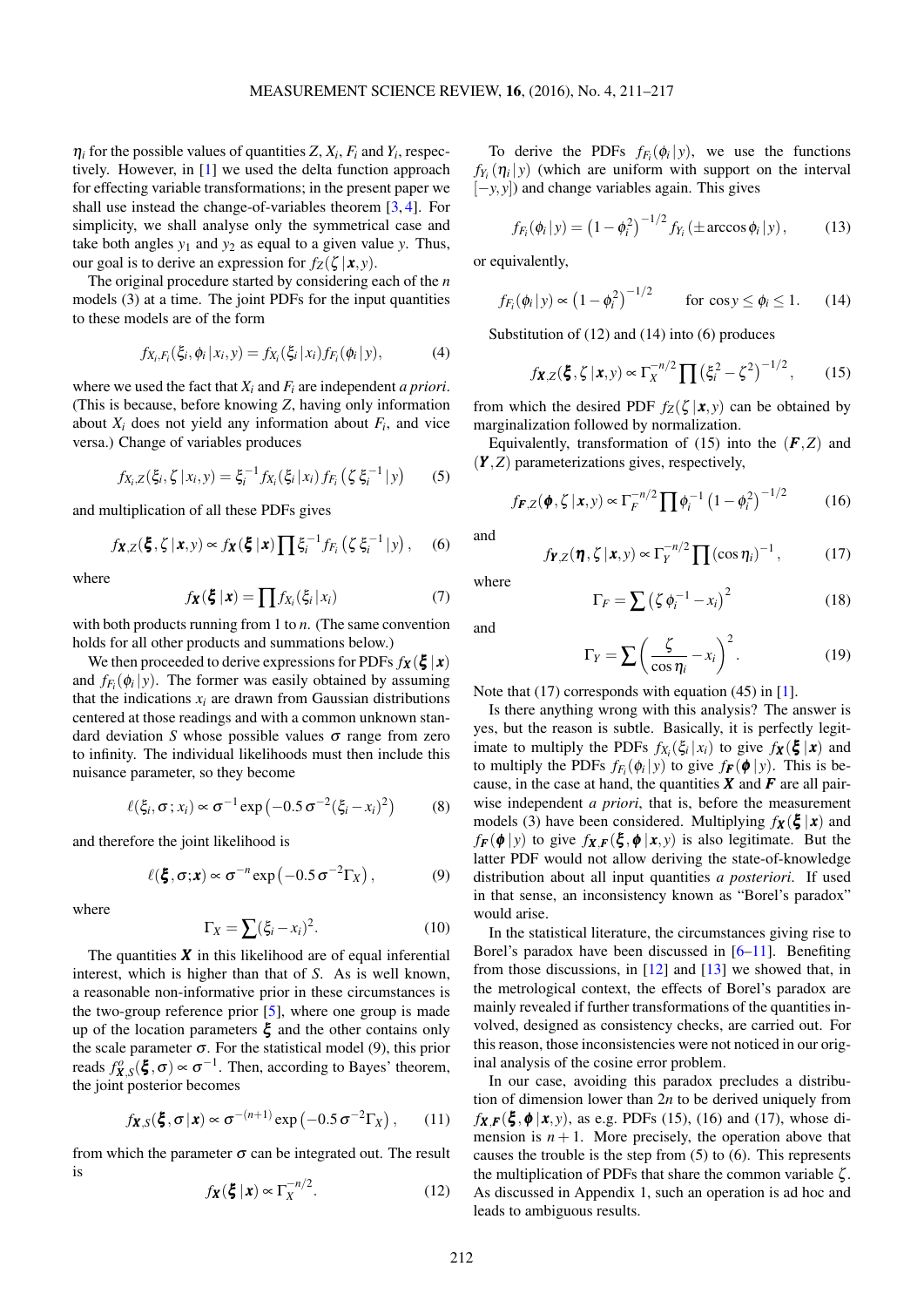<span id="page-2-6"></span>

Fig. 1: PDFs for the measurand *Z* given the data set  $x_a$  with a maximum misalignment angle set to  $y = 5^\circ$ . The solid line corresponds to figure 2b in [\[1\]](#page-6-0). The dashed line was obtained with an improved numerical recalculation of the original procedure; it virtually coincides with the PDF that we got with the revised procedure.

#### <span id="page-2-0"></span>3. THE REVISED PROCEDURE

Which would then be the proper way of deriving the posterior for the output quantity *Z*? To avoid Borel's paradox we will use neither [\(6\)](#page-1-3) nor [\(11\)](#page-1-8). Instead, we will express the likelihood [\(9\)](#page-1-0) in the form that results from taking the models [\(3\)](#page-0-1) into consideration. Because of the transformation invariance of the likelihood function – proved e.g. in  $[14, p. 99]$  $[14, p. 99]$  – this is simply

<span id="page-2-2"></span>
$$
\ell(\pmb{\phi}, \zeta, \sigma; \mathbf{x}) \propto \sigma^{-n} \exp\left(-0.5 \sigma^{-2} \Gamma_F\right). \tag{20}
$$

We now need a prior for  $\vec{F}$ ,  $\vec{Z}$  and  $\vec{\sigma}$ . This can be written as

$$
f_{\boldsymbol{F},Z,S}^{\rho}(\boldsymbol{\phi},\zeta,\boldsymbol{\sigma}|y)=f_{Z,S|\boldsymbol{F}}^{\rho}(\zeta,\boldsymbol{\sigma}|\boldsymbol{\phi})f_{\boldsymbol{F}}(\boldsymbol{\phi}|y),\qquad(21)
$$

where  $f_{Z,S|F}^o(\zeta, \sigma | \phi)$  is a reference prior conditional on the partial information represented by

<span id="page-2-3"></span>
$$
f_{\boldsymbol{F}}(\boldsymbol{\phi} \,|\, \mathbf{y}) \propto \prod \left(1 - \phi_i^2\right)^{-1/2}.\tag{22}
$$

In Appendix 2 we show the derivation of  $f_{Z,S|F}^o(\zeta, \sigma | \phi)$ , which was performed along the lines of  $[15]$  and  $[16]$ . The result is

<span id="page-2-4"></span>
$$
f_{Z,S|F}^{o}(\zeta,\sigma|\phi) \propto (\sigma\mu)^{-1}, \qquad (23)
$$

<span id="page-2-5"></span>where

$$
\mu = \min(\phi_1, \dots, \phi_n). \tag{24}
$$

From Bayes' theorem, the joint posterior is then

$$
f_{\boldsymbol{F},Z,S}(\boldsymbol{\phi},\boldsymbol{\zeta},\boldsymbol{\sigma}|\boldsymbol{x},y) \propto \ell(\boldsymbol{\phi},\boldsymbol{\zeta},\boldsymbol{\sigma};\boldsymbol{x})f_{\boldsymbol{F}}(\boldsymbol{\phi}|y)f_{Z,S|\boldsymbol{F}}^o(\boldsymbol{\zeta},\boldsymbol{\sigma}|\boldsymbol{\phi}).
$$

Substituting [\(20\)](#page-2-2), [\(22\)](#page-2-3) and [\(23\)](#page-2-4) into [\(3\)](#page-2-5), and integrating out the variable  $\sigma$ , we obtain

<span id="page-2-7"></span>
$$
f_{F,Z}(\phi, \zeta | x, y) \propto \mu^{-1} \Gamma_F^{-n/2} \prod (1 - \phi_i^2)^{-1/2}
$$
 (25)

or, in the (*Y* ,*Z*) parameterization,

$$
f_{\boldsymbol{Y},Z}(\boldsymbol{\eta}, \zeta | \boldsymbol{x}, y) \propto \Gamma_Y^{-n/2} \left[ \min(\cos \eta_1, \dots, \cos \eta_n) \right]^{-1}
$$
. (26)

#### <span id="page-2-1"></span>4. EXAMPLES AND DISCUSSION

#### 4.1. The example in our previous paper

The simulated data we used in our previous paper was  $x_a$  / cm = {39.88, 39.93, 40.00, 40.09, 40.12}, with a maximum misalignment angle set to  $y = 5^\circ$ . The PDF  $f_Z(\zeta | \mathbf{x}_a, 5^\circ)$ that we obtained using the original procedure was shown in figure 2b of [\[1\]](#page-6-0) and is here reproduced by the solid line in Fig. [1.](#page-2-6) However, in that article we wrote a disclaimer stating that the numerical accuracy of our calculations was doubtful, because at that time we used the approximate quasi-Monte Carlo numerical integration method [\[17\]](#page-6-12) as implemented in the Mathematica software. In the present research we used instead the more accurate global adaptive strategy [\[18\]](#page-6-13) in the same software, and adjusted some of the parameters of the integration routine to avoid the convergence errors we had encountered previously. The result was the dashed line in Fig. [1,](#page-2-6) which we believe to be a more accurate representation of the actual shape of the PDF corresponding to the original procedure.

We then proceeded to marginalize  $f_{\boldsymbol{Y},Z}(\boldsymbol{\eta}, \zeta | \mathbf{x}_a, 5^\circ)$ , given by [\(26\)](#page-2-7), followed by normalization. The PDF that resulted was virtually indistinguishable from the dashed line in Fig. [1.](#page-2-6) Therefore, this dashed line replaces figure 2b in [\[1\]](#page-6-0) and represents the PDF  $f_Z(\zeta | \mathbf{x}_a, 5^\circ)$  obtained with both, the original and revised procedures. Its mean is 39.951 cm and its standard deviation is 0.060 cm.

Why is the difference between the two procedures so insignificant? By comparing equations [\(17\)](#page-1-5) and [\(26\)](#page-2-7), one sees that in the former, the factor  $\Gamma_Y^{-n/2}$  $\frac{m}{\gamma}$  is divided by the product of the cosines of the variables representing the unknown misalignment angles, while in the latter this same factor is divided solely by the minimum of these cosines. For a maximum misalignment angle of 5°, the mean of the product of the five cosines is 0.9937, whereas the mean of the cosine of the maximum of the five angles is 0.9973. That is the reason for the difference between the two procedures being numerically negligible in this case.

#### 4.2. The effect of the maximum misalignment angle

As a second example, consider another data set in which the observations deviate from 40 cm by approximately half as much as in the previous example:  $x_b$  / cm = {39.94, 39.97, 40.00, 40.05, 40.06}. Because the mean of the maximum misalignment angle in this second example is even less than in the first, it was reasonable to find that, again, there are no appreciable differences between the two proce-dures. Fig. [2](#page-3-0) shows the PDFs for *Z* corresponding to  $y = 4^\circ$ (dashed line) and  $y = 5^\circ$  (solid line). For clarity, the same PDFs are shown in Fig. [3,](#page-3-1) but in logarithmic ordinates. For  $y = 4^\circ$  the mean is 39.969 cm and the standard deviation is 0.028 cm. For  $y = 5^\circ$ , the mean is 39.934 cm and the standard deviation is 0.015 cm.

It was surprising to find that these summary characteristics and the shapes of the two PDFs differ radically. This drastic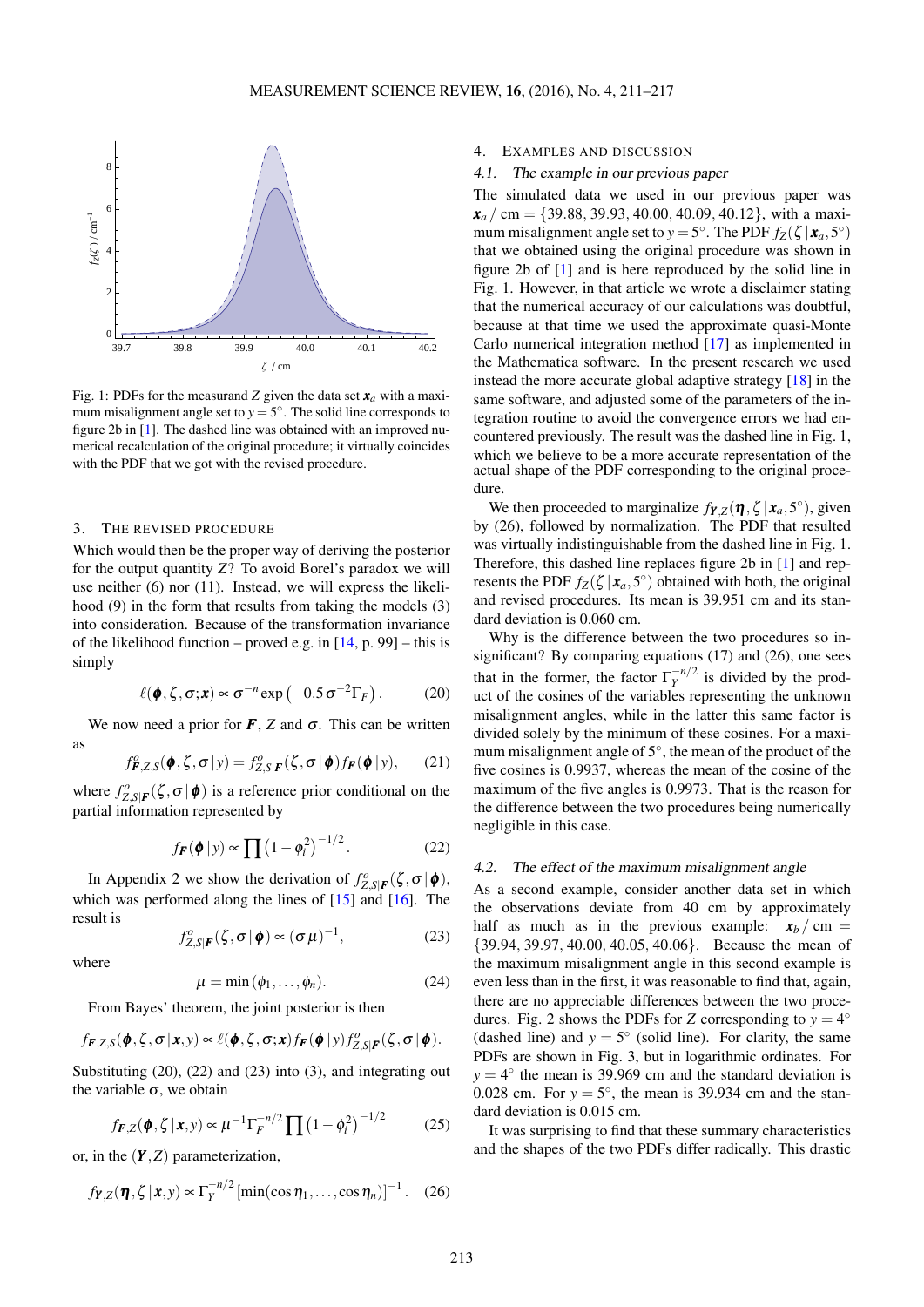<span id="page-3-0"></span>

Fig. 2: For both the original and revised procedures, PDFs  $f_Z(\zeta | x_b, 4^\circ)$  (dashed line) and  $f_Z(\zeta | x_b, 5^\circ)$  (solid line). For clarity, the latter is shown clipped at an ordinate value of 30  $cm^{-1}$ .

<span id="page-3-1"></span>

Fig. 3: Same as Fig. [2,](#page-3-0) except for logarithmic ordinate scale and clipping at 300 cm−<sup>1</sup> . We found that the spike at  $\zeta = 39.94$  cm rises to about 3 300 cm<sup>-1</sup>.

change is due to the singularity of  $f_{\mathbf{Y},Z}(\boldsymbol{\eta}, \zeta | \mathbf{x}, y)$  that occurs in both the original and revised procedures whenever

$$
\zeta = x_1 \cos \eta_1 = \dots = x_n \cos \eta_n. \tag{27}
$$

In Appendix 3 we provide details about the way we handled the occurrence of this condition. Evidently, it may only be fulfilled for values of  $\zeta$  that are both less than or equal to  $x_{\text{min}}$  and larger than or equal to  $x_{\text{max}} \cos y$ . Hence, such singularities may only arise if  $x_{\text{max}} \cos y \leq x_{\text{min}}$ , i.e. if the maximum misalignment angle *y* is greater than the arc cosine of  $x_{\text{min}}/x_{\text{max}}$ , which may be designated as the critical angle  $y_c$ . Thus, no singularities arise in the first example  $(y = 5^\circ, y_c = 6.27^\circ)$  and for  $y = 4^\circ$  in the second example  $(y_c = 4.44°)$ , in which case the corresponding PDFs are approximately bell-shaped. In contrast, by taking  $y = 5^\circ$  in the second example, PDF  $f_Z(\zeta | \mathbf{x}_b, 5^\circ)$  exhibits a peculiar central zone bounded by  $\zeta = x_{\text{max}} \cos y = 39.9076 \text{ cm}$  at the left and  $\zeta = x_{\text{min}} = 39.94$  cm at the right; it rises abruptly at the former bound and reaches a maximum at the latter, decreasing steeply thereafter.

Why does  $f_Z(\zeta | x_b, 5^\circ)$  exhibit such a sharp spike at  $\zeta =$  $x_{\text{min}}$ ? Table 1 shows the cosine values  $\phi_i = \cos \eta_i$  that ful-

fill condition [\(27\)](#page-3-2) for  $\zeta = 39.9076$  cm (second column) and  $\zeta = 39.94$  cm (third column). It can be seen that the former series of values are farther away from unity than those for the latter. Consequently, the probability densities ensuing from [\(14\)](#page-1-2) are smaller in the case of  $\zeta = 39.9076$  cm. Furthermore, the abscissa value  $\zeta = 39.94$  cm is the only one where condition [\(27\)](#page-3-2) involves a cosine equal to 1 and thus, in addition to the singularity caused by [\(18\)](#page-1-9), another singularity due to [\(14\)](#page-1-2) becomes effective. The spike at  $\zeta = 39.94$  cm arises because these two singularities coincide at that point.

Table 1: Cosine values that fulfil condition [\(27\)](#page-3-2) for the two values that delimit the domain where singularities of the joint PDFs [\(17\)](#page-1-5) and [\(26\)](#page-2-7) arise. The second column corresponds to  $\zeta = x_{\text{max}} \cos y =$ 39.9076 cm and the third column corresponds to  $\zeta = x_{\text{min}} =$ 39.94 cm.

| $x_i$ / cm | $\phi_i$ |         |
|------------|----------|---------|
| 39.94      | 0.99919  | 1.00000 |
| 39.97      | 0.99844  | 0.99925 |
| 40.00      | 0.99769  | 0.99850 |
| 40.05      | 0.99644  | 0.99725 |
| 40.06      | 0.99619  | 0.99700 |

A tentative physical explanation for the peculiar shape of  $f_Z(\zeta | \mathbf{x}_b, 5^\circ)$  is that, for  $x_{\text{max}} \cos y < \zeta < x_{\text{min}}$ , it would be feasible (though perhaps not realistic) to explain the scatter of the observed data ranging from  $x_{\text{min}}$  to  $x_{\text{max}}$  solely by the occurrence of different misalignment angles within the interval  $(-y, y)$ . In contrast, if  $\zeta < x_{\text{max}} \cos y$  or  $x_{\text{min}} < \zeta$  the potential variations in misalignment are too small to cause the scatter observed and therefore the data themselves must be affected by random error. In other words, when  $y > y_c$  the support of  $f_Z(\zeta | \mathbf{x}, y)$  can be divided into two regions: a central portion where misalignment alone would theoretically suffice to explain the scatter of the data, delimited at both sides by portions where the data observed may not have come about without the occurrence of random measurement errors.

<span id="page-3-2"></span>The implication of the behaviour just described is that, if the data were believed to be measured with negligible error, the maximum misalignment angle should be set to a value at least equal to *y*c, otherwise the information available would be inconsistent. Thus, choosing  $y = 5^\circ$  in the first example and  $y = 4^\circ$  in the second would be unacceptable under the assumption of negligible random measurement errors, because these values are less than the corresponding critical angles  $(y_c = 6.27°$  and  $y_c = 4.44°$ , respectively). However, the chosen maximum misalignment angles are plausible in view of the potential random errors (in these examples, the meniscus that forms and perhaps minor temperature variations might produce random measurement errors of the order of 0.3 cm). In the second example a value larger than  $y_c$  was assigned to *y*, so the singularity zone of the PDF to the left of the mode at  $\zeta = x_{\text{min}}$  dominates. The fact that in this zone observations devoid of random errors would theoretically be possible leads to a more focused PDF and therefore explains the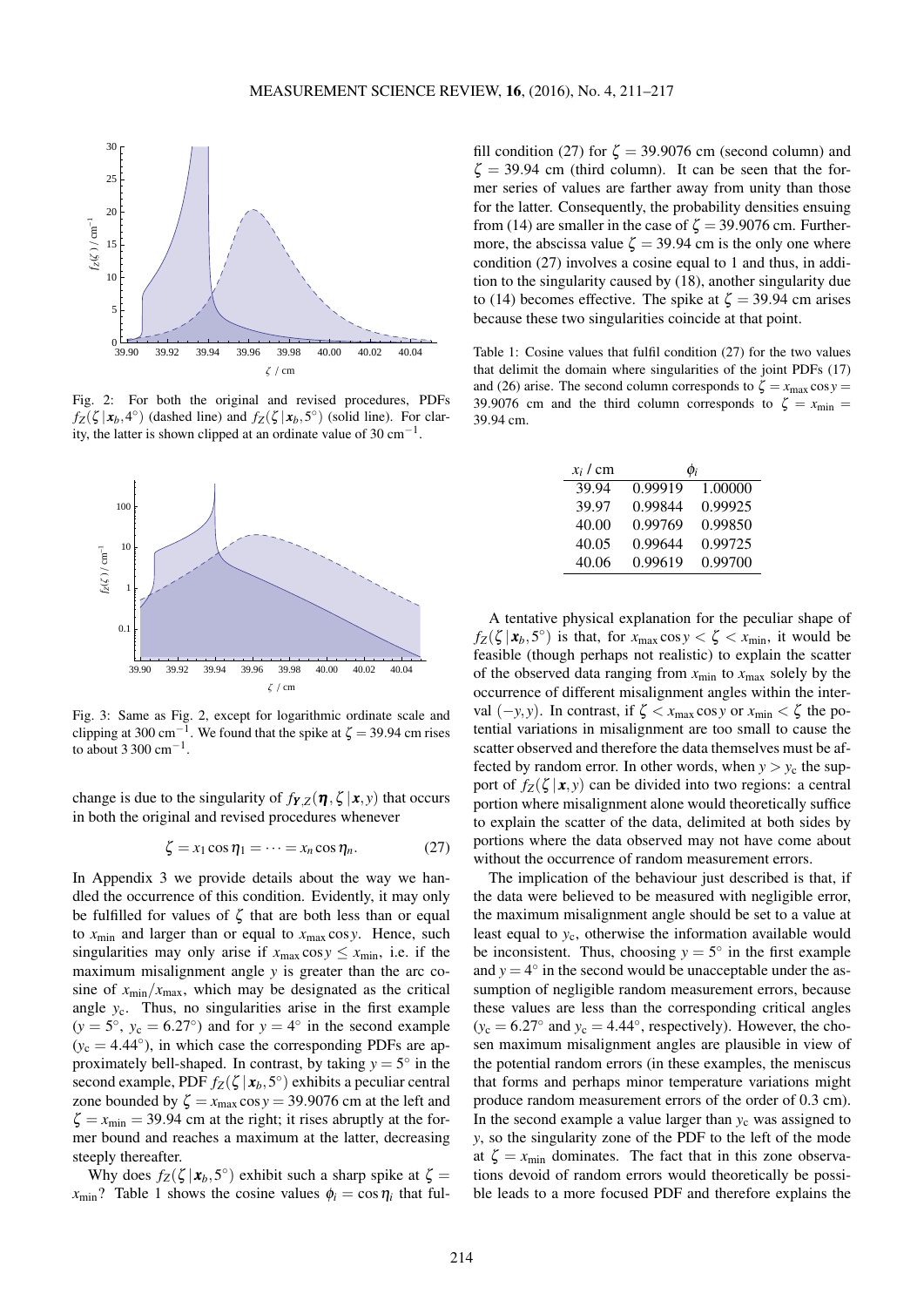counter-intuitive but nonetheless logical feature that a larger maximum misalignment angle (i.e. a less informative prior) should lead to a narrower posterior.

This is the only scenario known to us where a seemingly benign physical problem that features a Gaussian statistical model and simple rectangular input distributions results in a complex shape of the posterior with a needle-like peak. However, the scenario seems to be well behaved only when it is regarded in terms of angles since their informative priors are rectangular. By contrast, if not the angles but their cosines are considered, it becomes evident that in fact the situation is far from benign because the PDFs for the cosines have a singularity at 1. This causes the most striking feature of the marginal posterior, viz. the spike at  $\zeta = x_{\text{min}} = 39.94 \text{ cm}$ .

## <span id="page-4-0"></span>5. CONCLUSION

A deficiency in our previous treatment of the cosine error example with repositioning, given in [\[1\]](#page-6-0), has been pointed out and a remedial procedure has been presented. The deficiency is due to our original analysis being affected by Borel's paradox, whose consequences are not immediately obvious but are nonetheless significant in that, as explained in Appendix 1, they might lead to contradicting outcomes should the posterior PDF for the measurand be subject to further transformations.

The revised procedure consists of using Bayesian statistics accompanied by a conditional reference prior derived in accordance with the principles in [\[19\]](#page-6-14) for the case of partial information being previously available. In the examples presented, the numerical differences between the two procedures are negligible, so the interest of the revised one in the case at hand is only of conceptual nature. Nevertheless, the models [\(3\)](#page-0-1) may appear in other contexts, for example, in intercomparison measurements. In that case, the quantities  $X_i$ would be those measured by the laboratories and the quantities  $F_i$  would be correction factors for systematic effects. The above investigation may serve as a warning to analysts against the shortcomings of a commonly used procedure of aggregating probability distributions by multiplication.

### ACKNOWLEDGEMENT

The financial support of the Chilean National Fund for Scientific and Technological Development (Fondecyt), research grant 1141165, is gratefully acknowledged.

# APPENDIX 1: AGGREGATING PROBABILITY DISTRIBU-TIONS BY MULTIPLICATION

Aggregating PDFs by multiplication brings about ambiguities. To show this, consider just two measurement models of the form [\(3\)](#page-0-1):

<span id="page-4-1"></span>
$$
Z = X_1 F_1 = X_2 F_2. \tag{28}
$$

Then, from [\(5\)](#page-1-7),

$$
f_{X_1,Z}(\xi_1,\zeta) = \xi_1^{-1} f_{X_1}(\xi_1) f_{F_1}(\zeta \xi_1^{-1})
$$
  
\n
$$
f_{X_2,Z}(\xi_2,\zeta) = \xi_2^{-1} f_{X_2}(\xi_2) f_{F_2}(\zeta \xi_2^{-1}),
$$
\n(29)

where we have dropped the 'given' part of the arguments of the functions to simplify notation.

Suppose we were really interested not in the height *Z* of the column of liquid in the manometer, but in some other quantity *W* related to the former by an arbitrary non-linear measurement model

<span id="page-4-3"></span><span id="page-4-2"></span>
$$
Z = g(W). \tag{30}
$$

To obtain the PDF  $f_W(\omega)$  by multiplication of distributions we can proceed in either of two ways [\[12,](#page-6-7) Sect. 3]. The first consists in multiplying the two PDFs [\(29\)](#page-4-1) and then transforming the result by means of [\(30\)](#page-4-2). This procedure yields

$$
f_{X_1,X_2,W}(\xi_1,\xi_2,\omega) = \left| \frac{dg(\omega)}{d\omega} \right| \frac{1}{\xi_1 \xi_2}
$$
  
 
$$
\times f_{X_1}(\xi_1) f_{X_2}(\xi_2) f_{F_1} \left( \frac{g(\omega)}{\xi_1} \right) f_{F_2} \left( \frac{g(\omega)}{\xi_2} \right). \quad (31)
$$

The alternative method is to transform each of the PDFs [\(29\)](#page-4-1) before multiplying them. In this way we get

<span id="page-4-4"></span>
$$
f_{X_1,X_2,W}(\xi_1,\xi_2,\omega) = \left(\frac{\mathrm{d}g(\omega)}{\mathrm{d}\omega}\right)^2 \frac{1}{\xi_1 \xi_2}
$$
  
 
$$
\times f_{X_1}(\xi_1) f_{X_2}(\xi_2) f_{F_1}\left(\frac{g(\omega)}{\xi_1}\right) f_{F_2}\left(\frac{g(\omega)}{\xi_2}\right). \quad (32)
$$

Thus, the discrepancy between these results is due to the Jacobian of the transformation entering once in the first approach but twice in the second.

To make eqs. [\(31\)](#page-4-3) and [\(32\)](#page-4-4) compatible, one may use the 'logarithmic pooling' technique, which consists in first raising each distribution to some exponent before multiplying them. It is easily seen that the inconsistency above disappears if the exponents are chosen such that they add up to one. We used this technique in a preliminary version of the present article [\[20\]](#page-6-15). However, logarithmic pooling is an ad hoc method, so we decided not to explore it further here.

APPENDIX 2: DERIVATION OF REFERENCE PRIOR [\(23\)](#page-2-4) With  $\theta_1 = \zeta$  and  $\theta_2 = \sigma$ , the Fisher information matrix for the statistical model [\(9\)](#page-1-0) becomes

$$
I_{\theta\theta}(\boldsymbol{\phi},\boldsymbol{\theta}) = \text{diag}\left(\theta_2^{-2}\sum \phi_i^{-2}, 2n\theta_2^{-2}\right),\tag{33}
$$

(cf.  $(4)$  in  $[15]$ ). Using the notation of  $[21]$ , this implies

$$
\left| I_{\theta\theta[\sim 00]}(\boldsymbol{\phi}, \boldsymbol{\theta}) \right| = 2n \theta_2^{-4} \sum \phi_i^{-2} \tag{34}
$$

$$
\left| I_{\theta\theta[\sim11]}(\boldsymbol{\phi},\boldsymbol{\theta}) \right| = 2n\,\theta_2^{-2} \tag{35}
$$

$$
\left| I_{\theta\theta[\sim 22]}(\boldsymbol{\phi}, \boldsymbol{\theta}) \right| = 1, \tag{36}
$$

so Lemma 2.1 of [\[21\]](#page-6-16) directly yields

$$
|h_1(\boldsymbol{\theta})| = \theta_2^{-2} \sum \phi_i^{-2} \tag{37}
$$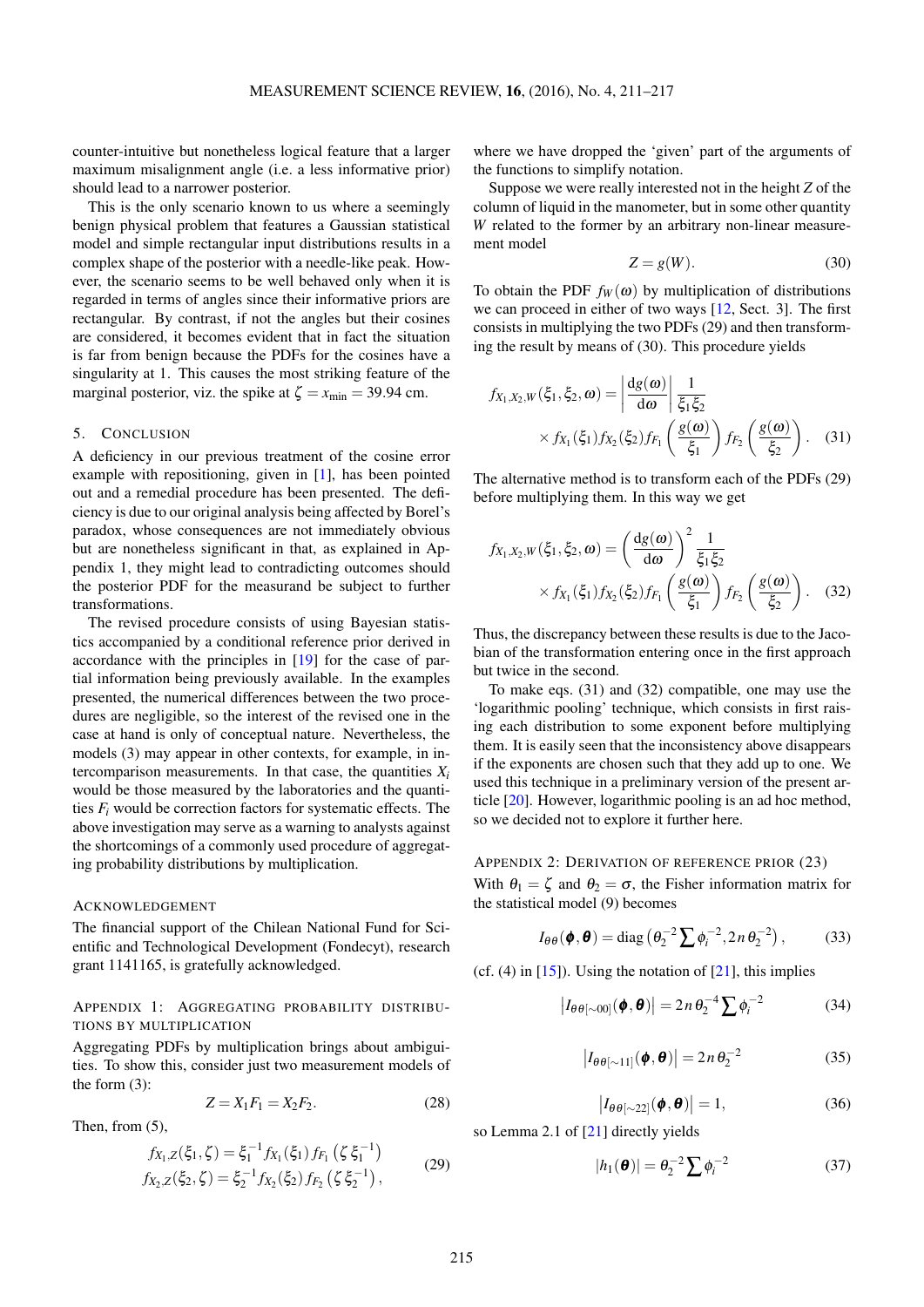$$
|h_2(\boldsymbol{\theta})| = 2n\,\theta_2^{-2}.\tag{38}
$$

According to the notation of [\[22\]](#page-6-17) these expressions factorize as

$$
|h_j(\boldsymbol{\theta})| = h_{j1}(\boldsymbol{\theta}_{(j)}) h_{j2}(\boldsymbol{\theta}_{(j)}^C).
$$
 (39)

Only  $h_{11}(\boldsymbol{\theta}_{(1)})$  and  $h_{21}(\boldsymbol{\theta}_{(2)})$  are required to calculate with the help of Theorem 1 of  $\left[\frac{22}{2}\right]$  or Proposition 1 of  $\left[\frac{23}{2}\right]$  the conditional reference prior that results from compact rectangular subsets (i.e. subsets that are products of compact sets in the two subspaces whose bounds are independent). This prior is

$$
p^*(\boldsymbol{\theta}|\boldsymbol{\phi}) = h_{11}^{1/2}(\boldsymbol{\theta}_{(1)}) h_{21}^{1/2}(\boldsymbol{\theta}_{(2)})
$$
 (40)

It is plausible that the  $\phi_i$ 's have to be assigned to the factors that matter, because otherwise they could never take effect. However, this is just a supposition, not a reliable remedy for the ambiguity of the assignment. Since this calls the ensuing simplified calculation into question, it may be checked by a more cumbersome computation method referenced below. Nonetheless, in order to test the presumption made, let us proceed with the resulting factorization

$$
h_{11}\left(\boldsymbol{\theta}_{(1)}\right) = \sum \phi_i^{-2},\tag{41}
$$

$$
h_{12}\left(\boldsymbol{\theta}_{(1)}^C\right) = \boldsymbol{\theta}_2^{-2},\tag{42}
$$

$$
h_{21}(\mathbf{\Theta}_{(2)}) = 2n\,\theta_2^{-2},\tag{43}
$$

$$
h_{22}\left(\boldsymbol{\theta}_{(2)}^C\right) = 1. \tag{44}
$$

This yields the conditional reference prior

$$
p^*(\boldsymbol{\theta}|\boldsymbol{\phi}) = \theta_2^{-1} \left(\sum \phi_i^{-2}\right)^{1/2}.
$$
 (45)

By following the more fundamental procedure in [\[24\]](#page-6-19) one obtains the same result, which retrospectively proves the above simplified derivation.

We continue in accordance with Section 3 of [\[16\]](#page-6-11). Since the quantities  $X$ ,  $F$  and  $Z$  are all non-negative, the subsets of the original parameter space can be defined as e.g.

$$
\begin{aligned} \n\Xi_{1,m} \times \ldots \times \Xi_{n,m} \times \Sigma_m &= \{ (\boldsymbol{\xi}, \sigma) : \\ \n\mathbf{e}^{-m} &\leq \xi_1 \leq \mathbf{e}^m, \ldots, \mathbf{e}^{-m} \leq \xi_n \leq \mathbf{e}^m, \mathbf{e}^{-m} \leq \sigma \leq \mathbf{e}^m \}, \quad (46) \n\end{aligned}
$$

where  $m = 1, 2, \dots$  (Note that in this expression  $\Sigma$  does not stand for a summation sign.) In order that none of these limits is exceeded, the subsets restricted to  $\theta$  take the form  $\boldsymbol{\theta}_m = \{ \boldsymbol{\theta} : L_{\text{inf}} \leq \theta_1 \leq L_{\text{sup}}, e^{-m} \leq \theta_2 \leq e^m \}, \text{ where } L_{\text{inf}} =$  $e^{-m} \max_{1 \leq l \leq n} (\phi_l)$  and  $L_{\sup} = e^m \min_{1 \leq l \leq n} (\phi_l)$ . In analogy to (6) of  $[16]$  follows

$$
K_m(\boldsymbol{\phi}) = \left[2m\left(\sum \phi_i^{-2}\right)^{1/2} \int_{L_{\inf}}^{L_{\sup}} d\theta_1\right]^{-1},\qquad(47)
$$

hence

$$
\lim_{m \to \infty} \frac{K_m(\boldsymbol{\phi})}{K_m(\boldsymbol{\phi}^\times)} \propto \left[ \min_{1 \leq l \leq n} (\phi_l) \left( \sum \phi_l^{-2} \right)^{1/2} \right]^{-1} . \tag{48}
$$

Thereby we get [\(23\)](#page-2-4):

$$
p(\boldsymbol{\theta}|\boldsymbol{\phi}) \propto [\theta_2 \times \min_{1 \leq l \leq n} (\phi_l)]^{-1}.
$$
 (49)

# APPENDIX 3: INTEGRATION DETAILS

To deal with the singularities of  $f_{\boldsymbol{Y},Z}(\boldsymbol{\eta}, \zeta | \boldsymbol{x}, y)$ , we tried several transformations. The one we found most useful is to introduce a new variable for

<span id="page-5-0"></span>
$$
\left[\pm\left(\frac{\zeta}{\cos\eta_j} - x_j\right)\right]^{-4},\tag{50}
$$

where subscript  $j$  is such that  $x_j$  is an intermediate datum (in our examples we used  $x_i = 40.00$  cm).

By this transformation we eliminated the strongest pole of the integrand. The integration range  $(0, y)$  is thus split at the position of the pole and the latter is mapped to infinity. In this way, the integral on the finite support  $(0, y)$  is replaced by the sum of two integrals whose supports both extend to infinity. The integration variables of these two integrals shall be denoted by  $v$  or  $\omega$ , respectively, according to whether the plus or minus sign in [\(50\)](#page-5-0) applies.

This technique is only applicable if the term [\(50\)](#page-5-0) has a pole within the interval  $(0, y)$  for  $\eta_j$ . By using an intermediate datum for  $x_j$ , this is the case in an interval that extends at both sides farther than the domain where the troublesome singularities arise, which would not apply if the smallest or largest datum were used. Still, this technique is restricted to a limited portion of the support of the integral to be calculated, whereas outside of that portion integration of the original form of the integrand is employed.

With the transformation specified by [\(50\)](#page-5-0), the joint PDF for *Y* and *Z* becomes

$$
f_{V,W,\widetilde{\boldsymbol{Y}},Z}(v,\omega,\widetilde{\boldsymbol{\eta}},\zeta) = \left| \frac{dg}{dv} \right| f_{Y_j,\widetilde{\boldsymbol{Y}},Z}(g,\widetilde{\boldsymbol{\eta}},\zeta) + \left| \frac{dh}{d\omega} \right| f_{Y_j,\widetilde{\boldsymbol{Y}},Z}(h,\widetilde{\boldsymbol{\eta}},\zeta), \quad (51)
$$

where, as in Appendix 1, we have again dropped the 'given' part of the arguments of the PDFs for conciseness. Vectors **Y** and  $\widetilde{\eta}$  exclude quantity  $Y_i$  and its associated dummy variable  $\eta_j$ , respectively. The functions *g* and *h* are

<span id="page-5-1"></span>
$$
g(v) = \arccos\left(\frac{\zeta}{x_j + v^{-1/4}}\right) \tag{52}
$$

$$
h(\omega) = \arccos\left(\frac{\zeta}{x_j - \omega^{-1/4}}\right). \tag{53}
$$

<span id="page-5-2"></span>For the original PDF [\(17\)](#page-1-5), this gives

$$
f_{V,W,\widetilde{\boldsymbol{Y}},Z}(\boldsymbol{v},\boldsymbol{\omega},\widetilde{\boldsymbol{\eta}},\zeta)\propto(\Lambda_V+\Lambda_W)\widetilde{\prod}(\cos\eta_i)^{-1},\qquad(54)
$$